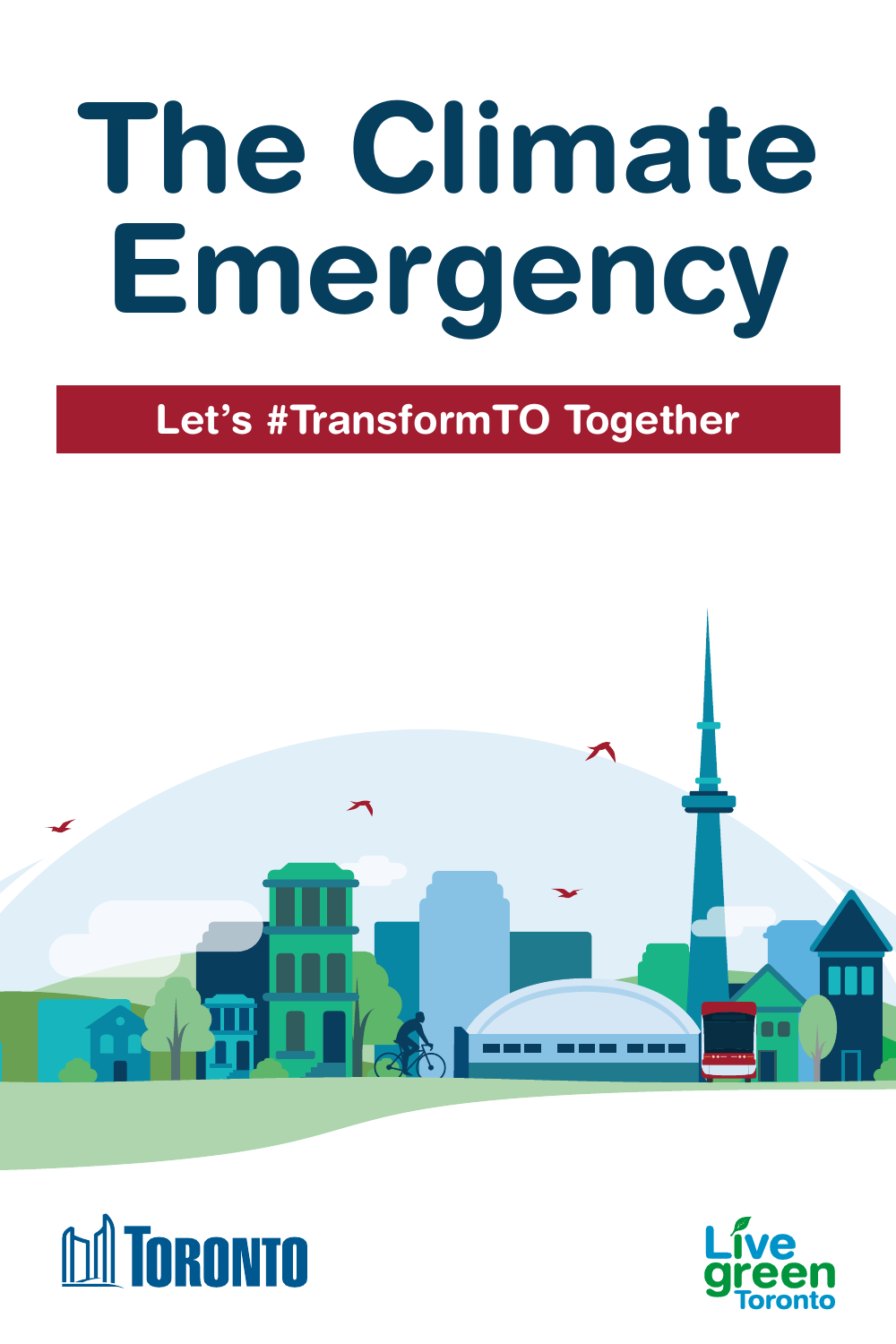# GETTING TO NET ZERO BY 2040

The City's TransformTO Net Zero Strategy has set Toronto on a path to reduce community-wide greenhouse gas emissions to net zero by 2040.

To meet that target, we must cut community-wide emissions in half by 2030.

Homes and buildings and vehicles are the largest sources of emissions in Toronto today, generated primarily from the burning of fossil fuels.



## TORONTO'S 2030 GOALS

#### HOMES & BUILDINGS

50% existing buildings will of emissions from be reduced *(from 2008 levels)*

100%

of new buildings will be designed to near net zero emissions

#### **TRANSPORTATION**

 $30\%$  of registered  $75\%$ 

of school/work trips under 5km will be walked, biked or by transit

#### **WASTE**

 $70\%$  of residential waste will be diverted from landfill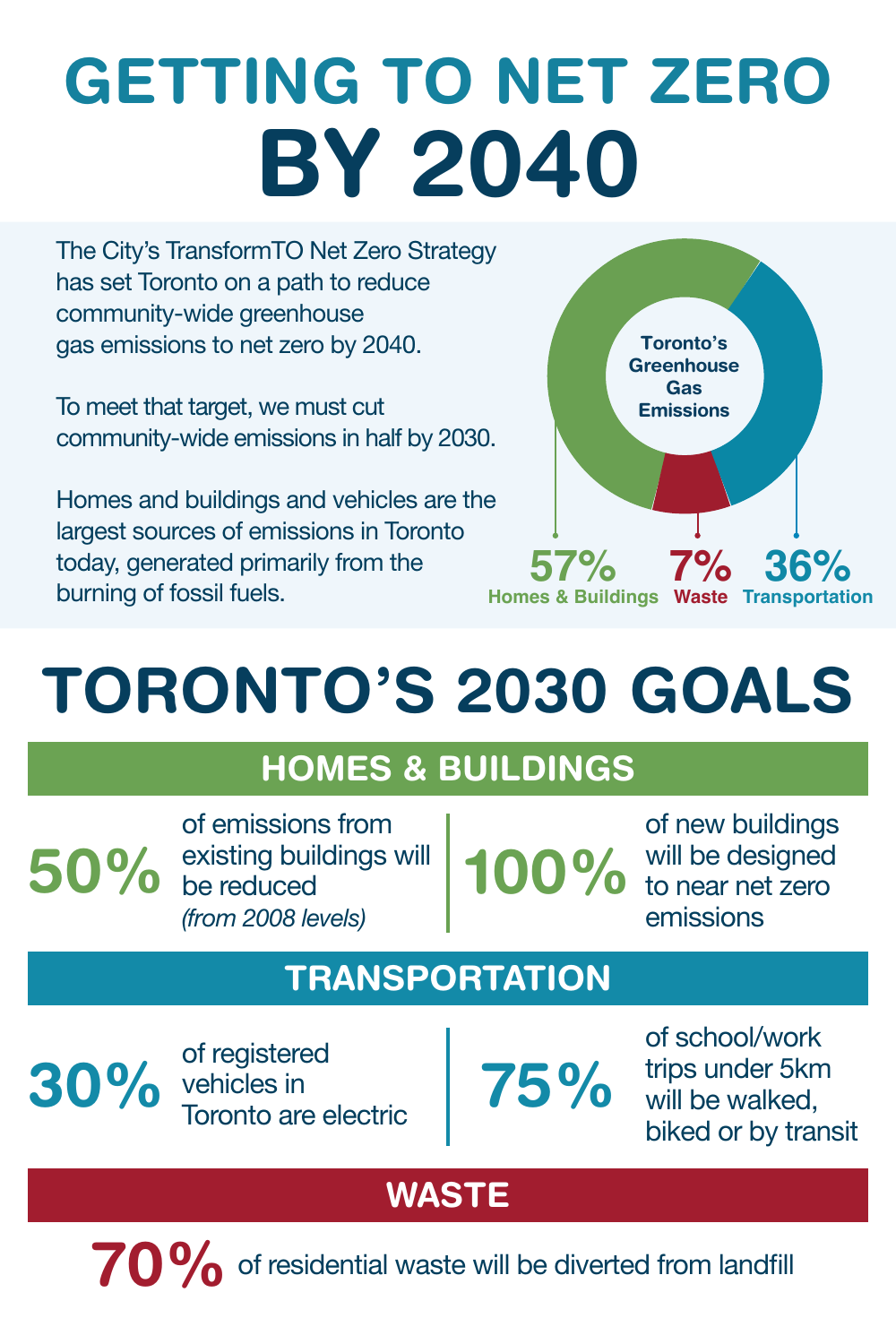# HERE'S WHAT YOU CAN DO NOW

- Make your home more energy efficient (insulation, air sealing, upgraded windows)
- When you need a new furnace, switch from natural gas to an electric heat pump, which can provide both heating and cooling
- Install a programmable thermostat
- Use energy efficient appliances, turn off lights, unplug electronics when not in use
- Consider a green or cool roof when replacing your roof
- Walk, cycle, take transit and telework regularly
- Choose an electric or hybrid vehicle over gas or diesel-powered
- Don't idle your vehicle
- Minimize air travel
- Repair, share, swap or donate as much as possible
- Buy less; choose products with minimal packaging
- Recycle right; check the Waste Wizard if you're not sure what goes where
- Buy vintage and used items more often
- Choose locally-grown, in-season food and eat less meat

### GET INVOLVED

*Get involved in climate action in your community; join or organize a group*

- [Live Green Toronto Volunteers](https://www.toronto.ca/community-people/get-involved/volunteer-with-the-city/live-green-toronto-volunteer/)
- [Neighbourhood Climate Action Champions](https://www.toronto.ca/services-payments/water-environment/live-green-toronto/neighbourhood-climate-action-champions/)
- [Women4Climate Mentorship Programme](https://www.toronto.ca/services-payments/water-environment/live-green-toronto/women4climate-mentorship-program/)
- [Clean Toronto Together](https://www.toronto.ca/explore-enjoy/festivals-events/clean-toronto-together/)

*Subscribe to the City's Live Green Toronto news and follow @livegreenTO on social media*